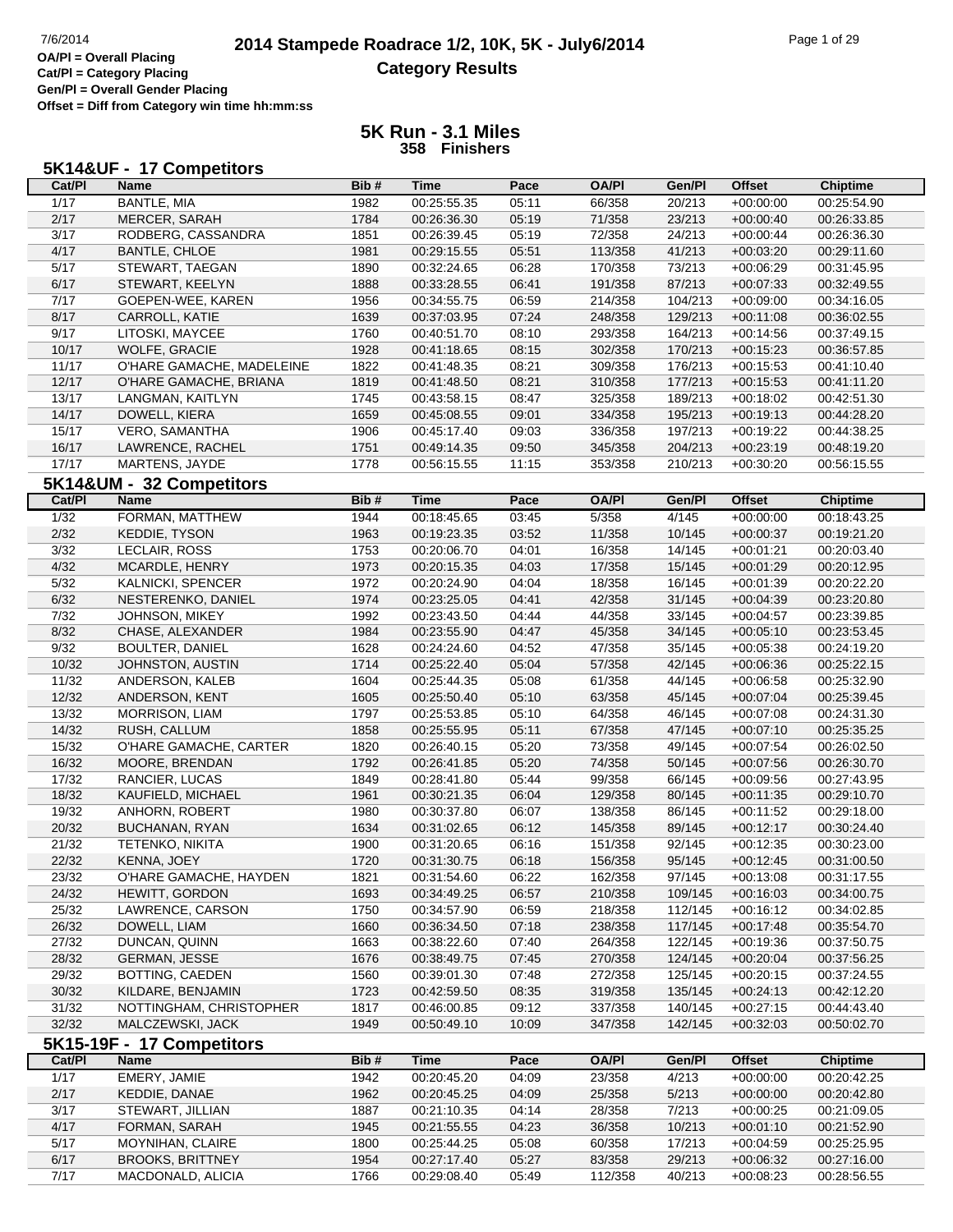# **2014 Stampede Roadrace 1/2, 10K, 5K - July6/2014** Page 2 of 29 Page 2 of 29 **Category Results**

**Cat/Pl = Category Placing Gen/Pl = Overall Gender Placing Offset = Diff from Category win time hh:mm:ss**

|        | 5K15-19F - 17 Competitors    |      |             |       |              |         |               |                 |
|--------|------------------------------|------|-------------|-------|--------------|---------|---------------|-----------------|
| Cat/PI | <b>Name</b>                  | Bib# | <b>Time</b> | Pace  | <b>OA/PI</b> | Gen/Pl  | <b>Offset</b> | <b>Chiptime</b> |
| 8/17   | ROSS, KATHLEEN               | 1854 | 00:29:56.15 | 05:59 | 124/358      | 46/213  | $+00:09:10$   | 00:29:39.00     |
| 9/17   | DENKLER, AMANDA              | 1653 | 00:32:12.05 | 06:26 | 167/358      | 70/213  | $+00:11:26$   | 00:31:16.05     |
| 10/17  | DYCK, MACKENZIE              | 1665 | 00:32:26.65 | 06:29 | 173/358      | 75/213  | $+00:11:41$   | 00:30:57.70     |
| 11/17  | DYCK, NICOLE                 | 1666 | 00:32:27.85 | 06:29 | 174/358      | 76/213  | $+00:11:42$   | 00:30:58.65     |
| 12/17  | MCPHEE, AMANDA               | 1783 | 00:32:51.60 | 06:34 | 179/358      | 78/213  | $+00:12:06$   | 00:32:43.90     |
| 13/17  | DEMETRICK, SELINA            | 1652 | 00:32:56.60 | 06:35 | 181/358      | 79/213  | $+00:12:11$   | 00:32:39.30     |
| 14/17  | ST LOUIS, JULIA              | 1879 | 00:34:46.40 | 06:57 | 208/358      | 101/213 | $+00:14:01$   | 00:34:41.55     |
| 15/17  | JAMAL, ALIFA                 | 1707 | 00:34:55.25 | 06:59 | 213/358      | 103/213 | $+00:14:10$   | 00:34:07.10     |
| 16/17  | HUNTER, HANNAH               | 1701 | 00:36:45.30 | 07:21 | 240/358      | 122/213 | $+00:16:00$   | 00:35:53.35     |
| 17/17  | STEFANIUK, HAILEY            | 1884 | 00:44:09.65 | 08:49 | 326/358      | 190/213 | $+00:23:24$   | 00:42:57.55     |
|        | 5K15-19M - 11 Competitors    |      |             |       |              |         |               |                 |
| Cat/PI | <b>Name</b>                  | Bib# | <b>Time</b> | Pace  | <b>OA/PI</b> | Gen/Pl  | <b>Offset</b> | <b>Chiptime</b> |
| 1/11   | ROBERTS, ANDREW              | 1968 | 00:20:38.65 | 04:07 | 22/358       | 19/145  | $+00:00:00$   | 00:20:38.65     |
| 2/11   | KING, QUENTIN                | 1726 | 00:21:15.30 | 04:15 | 29/358       | 22/145  | $+00:00:36$   | 00:21:08.90     |
| 3/11   | PANT, NIRAB                  | 1830 | 00:24:39.50 | 04:55 | 48/358       | 36/145  | $+00:04:00$   | 00:22:43.85     |
| 4/11   | ISHIHARA-GOODING, KEITH      | 1705 | 00:24:50.45 | 04:58 | 50/358       | 37/145  | $+00:04:11$   | 00:23:25.25     |
| 5/11   | RANCIER, BENJAMIN            | 1847 | 00:25:00.55 | 05:00 | 54/358       | 39/145  | $+00:04:21$   | 00:24:02.15     |
| 6/11   | MOYNIHAN, CONNOR             | 1802 | 00:25:15.20 | 05:03 | 56/358       | 41/145  | $+00:04:36$   | 00:25:00.70     |
| 7/11   | RANCIER, CHRISTOPHER         | 1848 | 00:30:25.85 | 06:05 | 132/358      | 82/145  | $+00:09:47$   | 00:29:29.55     |
| 8/11   | ANHORN, DYLAN                | 1977 | 00:30:37.65 | 06:07 | 137/358      | 85/145  | $+00:09:59$   | 00:29:18.15     |
| 9/11   | VAN SANT, CHASE              | 1905 | 00:31:24.25 | 06:16 | 154/358      | 93/145  | $+00:10:45$   | 00:29:30.95     |
| 10/11  | MALCZEWSKI, JAMES            | 1950 | 00:31:28.95 | 06:17 | 155/358      | 94/145  | $+00:10:50$   | 00:30:43.95     |
| 11/11  | NOTTINGHAM, JAMES            | 1818 | 00:31:45.15 | 06:21 | 159/358      | 96/145  | $+00:11:06$   | 00:30:28.15     |
|        | 5K20-29F - 34 Competitors    |      |             |       |              |         |               |                 |
| Cat/PI | <b>Name</b>                  | Bib# | <b>Time</b> | Pace  | <b>OA/PI</b> | Gen/Pl  | <b>Offset</b> | <b>Chiptime</b> |
| 1/34   | NESBITT, JODI                | 1807 | 00:17:59.25 | 03:35 | 4/358        | 1/213   | $+00:00:00$   | 00:17:58.45     |
| 2/34   | VINEY, KENDRA                | 1909 | 00:20:26.30 | 04:05 | 19/358       | 3/213   | $+00:02:27$   | 00:20:25.05     |
| 3/34   | SCHILLER, ASHLEY             | 1969 | 00:21:10.25 | 04:14 | 27/358       | 6/213   | $+00:03:11$   | 00:21:08.90     |
| 4/34   | BILODEAU-CORRIEAU, MOTIE-EVE | 1622 | 00:22:56.20 | 04:35 | 39/358       | 11/213  | $+00:04:56$   | 00:22:55.25     |
| 5/34   | PYKE, SHANNON                | 469  | 00:24:57.70 | 04:59 | 53/358       | 15/213  | $+00:06:58$   | 00:24:46.50     |
| 6/34   | <b>WALKER, TENNILLE</b>      | 1914 | 00:25:48.15 | 05:09 | 62/358       | 18/213  | $+00:07:48$   | 00:25:32.20     |
| 7/34   | KNIH, DEJANA                 | 1731 | 00:25:54.60 | 05:10 | 65/358       | 19/213  | $+00:07:55$   | 00:25:50.95     |
| 8/34   | AYNSLEY, CHARLOTTE           | 1993 | 00:26:32.10 | 05:18 | 70/358       | 22/213  | $+00:08:32$   | 00:26:28.85     |
| 9/34   | MORRILL, SARAH               | 1796 | 00:28:28.15 | 05:41 | 96/358       | 32/213  | $+00:10:28$   | 00:28:01.55     |
| 10/34  | PHELAN, KRISTY               | 1837 | 00:28:52.70 | 05:46 | 107/358      | 37/213  | $+00:10:53$   | 00:28:27.75     |
| 11/34  | BLUMHAGEN, ALANNA            | 1625 | 00:29:31.75 | 05:54 | 120/358      | 44/213  | $+00:11:32$   | 00:29:20.00     |
| 12/34  | RYDZ, ELIZABETH              | 1937 | 00:30:08.35 | 06:01 | 127/358      | 48/213  | $+00:12:09$   | 00:29:22.40     |
| 13/34  | <b>BERRETH, BRITTNEY</b>     | 36   | 00:30:28.30 | 06:05 | 134/358      | 51/213  | $+00:12:29$   | 00:30:05.90     |
| 14/34  | SAWYER, MONTANA              | 1864 | 00:31:57.80 | 06:23 | 163/358      | 66/213  | $+00:13:58$   | 00:31:45.55     |
| 15/34  | DOUGLAS, MACKENZIE           | 677  | 00:32:31.15 | 06:30 | 175/358      | 77/213  | $+00:14:31$   | 00:31:28.15     |
| 16/34  | MCKINNON, STACEY             | 1782 | 00:33:41.90 | 06:44 | 198/358      | 93/213  | $+00:15:42$   | 00:32:08.10     |
| 17/34  | CHAREKA, MISSY               | 1640 | 00:35:04.40 | 07:00 | 220/358      | 107/213 | $+00:17:05$   | 00:34:44.95     |
| 18/34  | SZABO, SARA                  | 1896 | 00:35:26.90 | 07:05 | 224/358      | 111/213 | $+00:17:27$   | 00:34:34.00     |
| 19/34  | OWEN, JAMIE                  | 438  | 00:36:01.35 | 07:12 | 230/358      | 117/213 | $+00:18:02$   | 00:33:45.80     |
| 20/34  | HUNTER, EMILY                | 1700 | 00:36:45.65 | 07:21 | 241/358      | 123/213 | $+00:18:46$   | 00:35:52.80     |
| 21/34  | RYANE, BRAYE                 | 1860 | 00:36:49.35 | 07:21 | 244/358      | 126/213 | $+00:18:50$   | 00:36:33.45     |
| 22/34  | NICHOLLS, MEAGHAN            | 1813 | 00:37:58.90 | 07:35 | 258/358      | 137/213 | $+00.19.59$   | 00:37:18.25     |
| 23/34  | <b>BAPTISTE, TERRI</b>       | 1612 | 00:38:16.65 | 07:39 | 262/358      | 141/213 | $+00:20:17$   | 00:36:11.35     |
| 24/34  | ROSS, CAITLIN                | 1853 | 00:39:38.15 | 07:55 | 277/358      | 150/213 | $+00:21:38$   | 00:39:13.95     |
| 25/34  | WARD-SUTHERLAND, AMANDA      | 1915 | 00:39:43.85 | 07:56 | 278/358      | 151/213 | $+00:21:44$   | 00:39:19.70     |
| 26/34  | <b>GREER, JASMINE</b>        | 1957 | 00:40:09.25 | 08:01 | 285/358      | 158/213 | $+00:22:10$   | 00:36:36.70     |
| 27/34  | MURRAY, BECKY                | 1965 | 00:40:09.30 | 08:01 | 286/358      | 159/213 | $+00:22:10$   | 00:36:33.60     |
| 28/34  | MILLINGTON, LIANE            | 1788 | 00:40:11.45 | 08:02 | 287/358      | 160/213 | $+00:22:12$   | 00:39:03.25     |
| 29/34  | SADDLEBACK, TEDDI            | 1863 | 00:41:35.10 | 08:19 | 303/358      | 171/213 | $+00:23:35$   | 00:39:13.40     |
| 30/34  | ERMINESKIN, AMANDA           | 1575 | 00:41:37.25 | 08:19 | 304/358      | 172/213 | $+00:23:38$   | 00:39:14.90     |
| 31/34  | GUTHRIE, MADDY               | 1688 | 00:41:47.80 | 08:21 | 308/358      | 175/213 | $+00:23:48$   | 00:41:17.40     |
| 32/34  | VAN OMMEREN, AMANDA          | 1991 | 00:42:27.35 | 08:29 | 314/358      | 181/213 | $+00:24:28$   | 00:40:34.15     |
| 33/34  | LANGMAN, SHAUNA              | 1746 | 00:43:57.15 | 08:47 | 324/358      | 188/213 | $+00:25:57$   | 00:42:50.05     |
| 34/34  | GASKA, MEGAN                 | 1675 | 00:53:43.10 | 10:44 | 351/358      | 208/213 | $+00:35:43$   | 00:49:27.60     |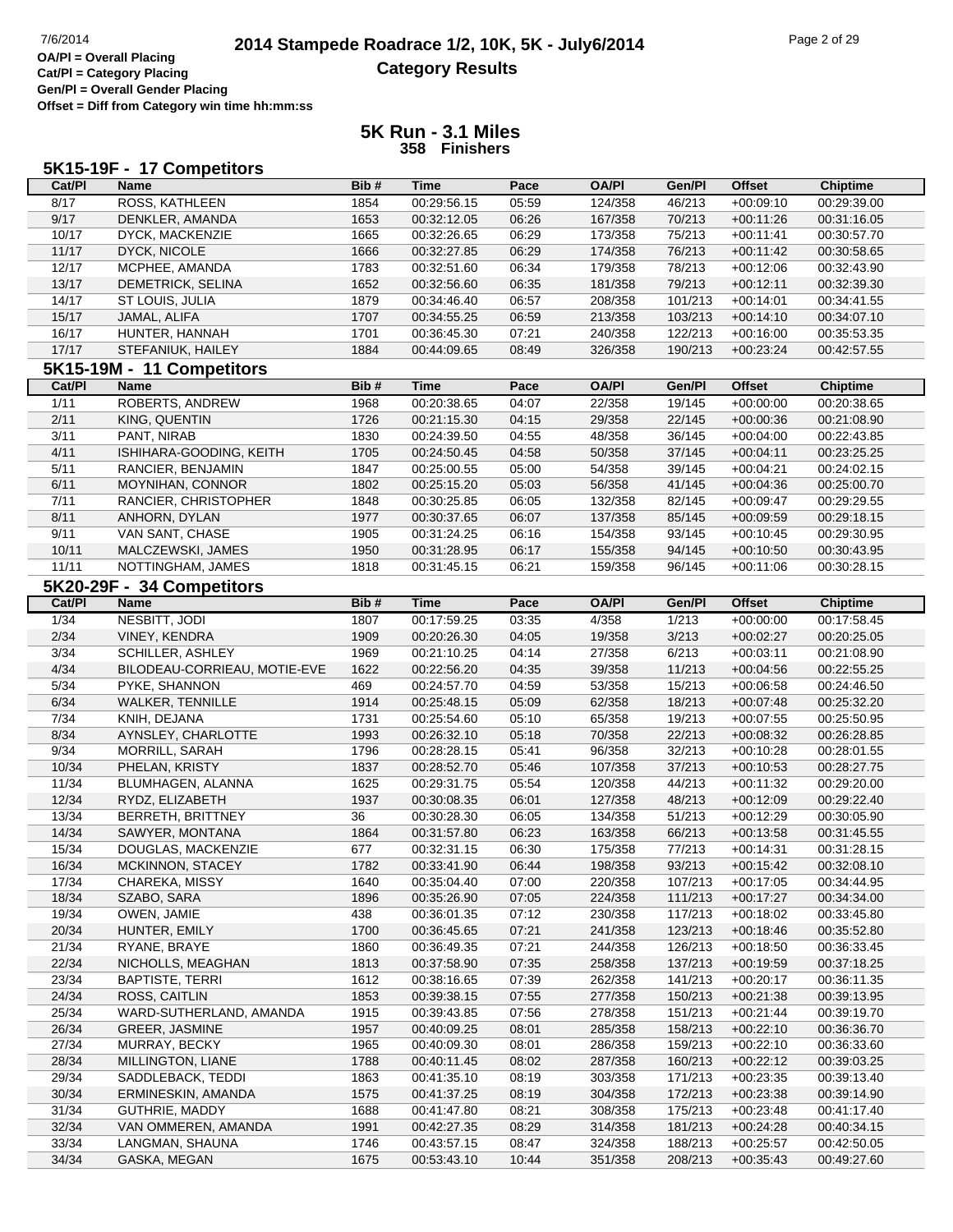# **2014 Stampede Roadrace 1/2, 10K, 5K - July6/2014** Page 3 of 29 Page 3 of 29 **Category Results**

**Cat/Pl = Category Placing Gen/Pl = Overall Gender Placing Offset = Diff from Category win time hh:mm:ss**

### **5K Run - 3.1 Miles 358 Finishers**

#### **5K20-29M - 14 Competitors**

| Cat/PI         | <b>Name</b>               | Bib# | <b>Time</b>                | Pace  | <b>OA/PI</b> | Gen/Pl  | <b>Offset</b>              | <b>Chiptime</b>            |
|----------------|---------------------------|------|----------------------------|-------|--------------|---------|----------------------------|----------------------------|
| 1/14           | VINEY, KEENAN             | 1908 | 00:15:51.05                | 03:10 | 1/358        | 1/145   | $+00:00:00$                | 00:15:50.70                |
| 2/14           | RUSSELL, RYAN             | 1859 | 00:16:53.85                | 03:22 | 2/358        | 2/145   | $+00:01:02$                | 00:16:53.60                |
| 3/14           | CORMIER, RYAN             | 111  | 00:19:29.00                | 03:53 | 12/358       | 11/145  | $+00:03:37$                | 00:19:27.40                |
| 4/14           | HOOS, TOM                 | 264  | 00:24:57.40                | 04:59 | 52/358       | 38/145  | $+00:09:06$                | 00:24:45.70                |
| 5/14           | MORRILL, KEN              | 1795 | 00:27:40.40                | 05:32 | 87/358       | 58/145  | $+00:11:49$                | 00:27:14.95                |
| 6/14           | SUDEYKO, DAN              | 1986 | 00:27:49.55                | 05:33 | 88/358       | 59/145  | $+00:11:58$                | 00:27:27.60                |
| 7/14           | NAGLE, ADRIAN             | 423  | 00:28:50.30                | 05:46 | 104/358      | 69/145  | $+00:12:59$                | 00:28:16.00                |
| 8/14           | LEWIS, PAUL               | 348  | 00:28:52.05                | 05:46 | 105/358      | 70/145  | $+00:13:01$                | 00:28:44.40                |
| 9/14           | HUTCHISON, RYAN           | 1702 | 00:28:52.75                | 05:46 | 108/358      | 71/145  | $+00:13:01$                | 00:28:14.90                |
| 10/14          | FONG, CARSON              | 1673 | 00:30:06.85                | 06:01 | 126/358      | 79/145  | $+00:14:15$                | 00:29:21.15                |
| 11/14          | SHAW, JUSTIN              | 1871 | 00:35:03.55                | 07:00 | 219/358      | 113/145 | $+00:19:12$                | 00:34:36.45                |
| 12/14          | MORABITO, JUSTIN          | 1794 | 00:37:27.80                | 07:29 | 254/358      | 121/145 | $+00:21:36$                | 00:36:14.90                |
| 13/14          | SLEZAK, PAUL              | 1876 | 00:40:12.10                | 08:02 | 288/358      | 128/145 | $+00:24:21$                | 00:39:04.75                |
| 14/14          | GUTHRIE, JARED            | 1687 | 00:41:47.75                | 08:21 | 307/358      | 133/145 | $+00:25:56$                | 00:41:17.05                |
|                | 5K30-39F - 65 Competitors |      |                            |       |              |         |                            |                            |
| Cat/PI         | <b>Name</b>               | Bib# | <b>Time</b>                | Pace  | <b>OA/PI</b> | Gen/PI  | <b>Offset</b>              | <b>Chiptime</b>            |
| 1/65           | LADDS-BOND, DAWN          | 1740 | 00:19:42.20                | 03:56 | 13/358       | 2/213   | $+00:00:00$                | 00:19:40.55                |
| 2/65           |                           |      |                            |       |              | 9/213   |                            |                            |
| 3/65           | QUIRION, MYNDI            | 1846 | 00:21:35.35                | 04:19 | 34/358       |         | $+00:01:53$                | 00:21:29.40                |
|                | STAPLETON, MELANIE        | 1882 | 00:24:46.85                | 04:57 | 49/358       | 13/213  | $+00:05:04$                | 00:24:33.15<br>00:24:42.35 |
| 4/65           | ANDERSON, NADINE          | 1606 | 00:24:54.65                | 04:58 | 51/358       | 14/213  | $+00:05:12$                |                            |
| 5/65           | SEVERS, STACEY            | 1870 | 00:27:09.75                | 05:25 | 81/358       | 28/213  | $+00:07:27$                | 00:25:41.50                |
| 6/65           | FEE, BRYDIE               | 1672 | 00:28:32.40                | 05:42 | 97/358       | 33/213  | $+00:08:50$                | 00:27:49.85                |
| 7/65           | DAVIDSON, KELSEY          | 1941 | 00:28:46.85                | 05:45 | 101/358      | 34/213  | $+00:09:04$                | 00:27:59.50                |
| 8/65           | <b>BEST, KATIE</b>        | 1619 | 00:28:52.60                | 05:46 | 106/358      | 36/213  | $+00:09:10$                | 00:27:34.35                |
| 9/65           | <b>BEATTIE, MAEGEN</b>    | 1616 | 00:29:24.55                | 05:52 | 117/358      | 43/213  | $+00:09:42$                | 00:29:15.00                |
| 10/65          | SIMMONS, MELANIE          | 1872 | 00:29:34.50                | 05:54 | 122/358      | 45/213  | $+00:09:52$                | 00:29:17.25                |
| 11/65          | KUNDERT, AIMIE            | 1738 | 00:30:14.15                | 06:02 | 128/358      | 49/213  | $+00:10:31$                | 00:29:19.60                |
| 12/65          | WITHELL, JOCELYN          | 1924 | 00:31:13.65                | 06:14 | 148/358      | 57/213  | $+00:11:31$                | 00:29:35.80                |
| 13/65          | PAETHKE, ALLISON          | 1828 | 00:31:18.50                | 06:15 | 150/358      | 59/213  | $+00:11:36$                | 00:30:49.50                |
| 14/65          | CLARKE, ARMINTY           | 1641 | 00:31:41.55                | 06:20 | 158/358      | 63/213  | $+00:11:59$                | 00:31:12.50                |
| 15/65          | <b>BALIC, SANDRA</b>      | 1611 | 00:31:47.60                | 06:21 | 161/358      | 65/213  | $+00:12:05$                | 00:31:14.95                |
| 16/65          | COULTER, ANDRA            | 1645 | 00:32:04.90                | 06:24 | 164/358      | 67/213  | $+00:12:22$                | 00:30:18.65                |
| 17/65          | MILNE, SARAH              | 1789 | 00:32:13.85                | 06:26 | 168/358      | 71/213  | $+00:12:31$                | 00:32:05.95                |
| 18/65          | PARIS, NORA               | 1834 | 00:32:22.25                | 06:28 | 169/358      | 72/213  | $+00:12:40$                | 00:32:00.40                |
| 19/65          | PELLETIER, LORI           | 1835 | 00:32:58.95                | 06:35 | 183/358      | 80/213  | $+00:13:16$                | 00:32:31.85                |
| 20/65          | <b>GORELIK, LENA</b>      | 1683 | 00:33:04.45                | 06:36 | 184/358      | 81/213  | $+00:13:22$                | 00:32:56.30                |
| 21/65          | <b>KUPS, CHRISTINE</b>    | 1739 | 00:33:05.75                | 06:37 | 185/358      | 82/213  | $+00:13:23$                | 00:32:40.70                |
| 22/65          | LUCHIA, ANDREA            | 1763 | 00:33:12.10                | 06:38 | 186/358      | 83/213  | $+00:13:29$                | 00:32:03.65                |
| 23/65          | STEWART, RHIAN            | 1889 | 00:33:29.05                | 06:41 | 192/358      | 88/213  | $+00:13:46$                | 00:32:49.80                |
| 24/65          | MARIANNE, BROCHU          | 1964 | 00:33:39.80                | 06:43 | 197/358      | 92/213  | $+00:13:57$                | 00:33:20.35                |
| 25/65          | BAILEY, JUDITH            | 1994 | 00:33:58.75                | 06:47 | 202/358      | 95/213  | $+00:14:16$                | 00:33:03.15                |
| 26/65          | WIRASINGHE, MANOJI        | 1923 | 00:34:19.15                | 06:51 | 204/358      | 97/213  | $+00:14:36$                | 00:33:12.80                |
| 27/65          | KHOSLA, MEGAN             | 1722 | 00:34:23.05                | 06:52 | 205/358      | 98/213  | $+00:14:40$                | 00:33:16.40                |
| 28/65          | <b>BREEN, HEATHER</b>     | 1632 | 00:34:56.65                | 06:59 | 215/358      | 105/213 | $+00:15:14$                | 00:33:31.50                |
| 29/65          | CRERAR, ERIN              | 1570 | 00:34:56.70                | 06:59 | 216/358      | 106/213 | $+00:15:14$                | 00:33:22.55                |
| 30/65<br>31/65 | KONONOVA, ALEKSANDRA      | 1734 | 00:35:10.95<br>00:35:12.30 | 07:02 | 221/358      | 108/213 | $+00:15:28$<br>$+00:15:30$ | 00:35:03.65                |
|                | HASHIGUCHI, MICHAELA      | 1939 |                            | 07:02 | 222/358      | 109/213 |                            | 00:34:22.20                |
| 32/65          | MATJASIC, MELANIE         | 1780 | 00:35:12.90                | 07:02 | 223/358      | 110/213 | $+00:15:30$                | 00:34:26.05                |
| 33/65          | MURPHY, NICOLE            | 1805 | 00:35:34.00                | 07:06 | 225/358      | 112/213 | $+00:15:51$                | 00:34:18.90                |
| 34/65          | MACKAN, KRISTINA          | 1769 | 00:35:58.95                | 07:11 | 227/358      | 114/213 | $+00:16:16$                | 00:34:43.75                |
| 35/65          | BENSMILLER, ASHLY         | 32   | 00:36:00.65                | 07:12 | 229/358      | 116/213 | $+00:16:18$                | 00:33:44.75                |
| 36/65          | WOJTAS, IZABELA           | 1926 | 00:36:19.15                | 07:15 | 234/358      | 119/213 | $+00.16.36$                | 00:35:37.80                |
| 37/65          | OKANE, KERRI              | 1824 | 00:36:25.75                | 07:17 | 236/358      | 120/213 | $+00:16:43$                | 00:35:58.30                |
| 38/65          | SCHUYT, HEIDI             | 1869 | 00:37:13.80                | 07:26 | 250/358      | 131/213 | $+00:17:31$                | 00:36:32.70                |
| 39/65          | SCHULTZ, KIMBERLY         | 769  | 00:38:14.90                | 07:38 | 261/358      | 140/213 | $+00:18:32$                | 00:37:30.75                |
| 40/65          | DUNCAN, JAYNE             | 1662 | 00:38:22.60                | 07:40 | 263/358      | 142/213 | $+00:18:40$                | 00:37:50.00                |
| 41/65          | JARRAH, ARANZAZU          | 1712 | 00:38:28.30                | 07:41 | 267/358      | 144/213 | $+00:18:46$                | 00:38:28.30                |
| 42/65          | KNIHNISTKI, CINDY         | 1732 | 00:38:32.20                | 07:42 | 268/358      | 145/213 | $+00:18:50$                | 00:38:24.45                |
| 43/65          | FARR, ROBIN               | 1671 | 00:38:49.75                | 07:45 | 269/358      | 146/213 | $+00:19:07$                | 00:37:43.50                |
| 44/65          | LALLY, KIK                | 1741 | 00:38:54.25                | 07:46 | 271/358      | 147/213 | $+00:19:12$                | 00:38:22.00                |
| 45/65          | MACMILLAN, LEAH           | 1770 | 00:39:16.25                | 07:51 | 273/358      | 148/213 | $+00:19:34$                | 00:38:20.30                |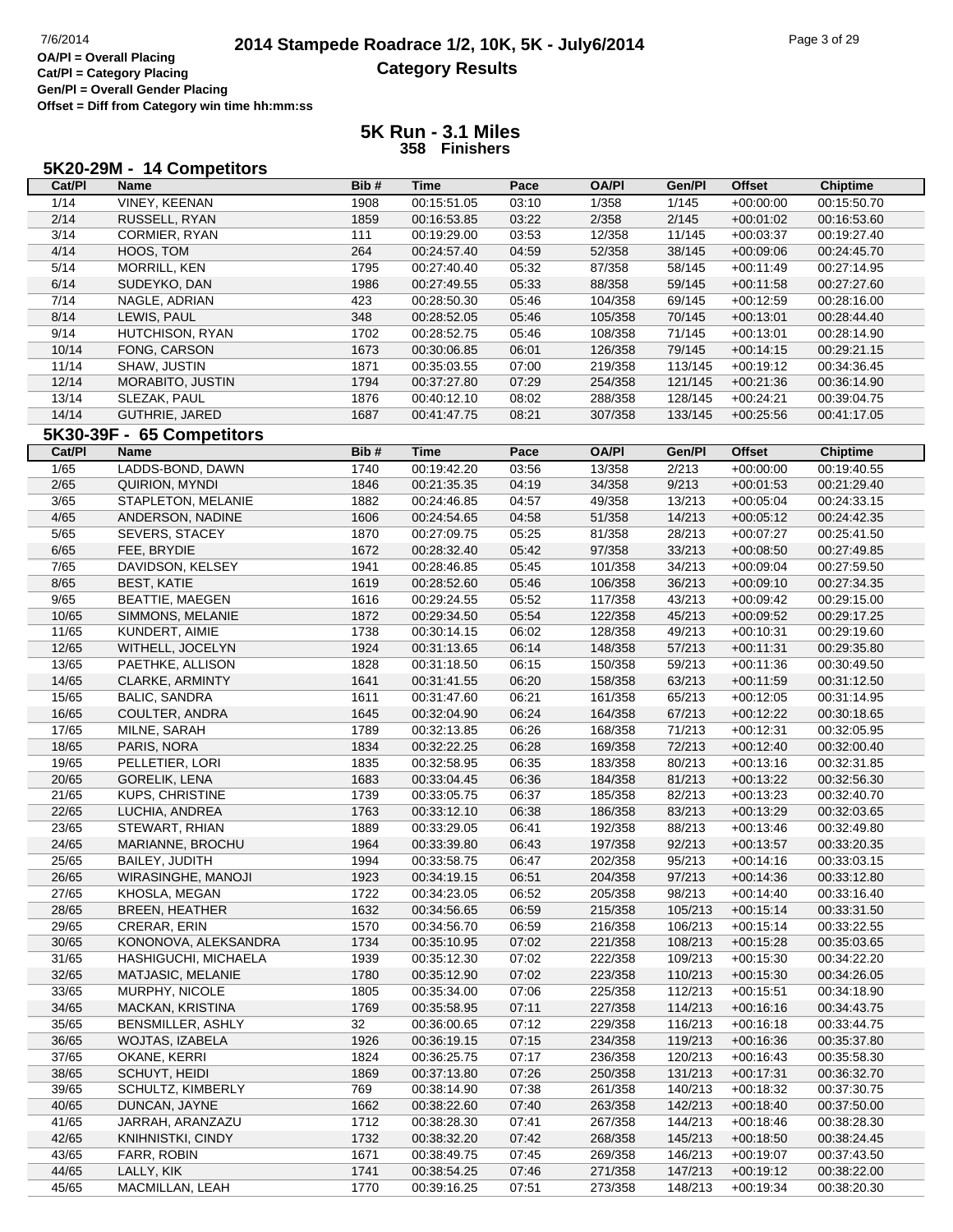## **2014 Stampede Roadrace 1/2, 10K, 5K - July6/2014** 7/6/2014 Page 4 of 29 **Category Results**

**Cat/Pl = Category Placing Gen/Pl = Overall Gender Placing Offset = Diff from Category win time hh:mm:ss**

### **5K Run - 3.1 Miles 358 Finishers**

#### **5K30-39F - 65 Competitors**

| Cat/PI         | Name                      | Bib# | <b>Time</b> | Pace  | <b>OA/PI</b> | Gen/Pl  | <b>Offset</b> | <b>Chiptime</b> |
|----------------|---------------------------|------|-------------|-------|--------------|---------|---------------|-----------------|
| 46/65          | <b>BLADES, KELLY</b>      | 1624 | 00:39:33.75 | 07:54 | 275/358      | 149/213 | $+00:19:51$   | 00:38:47.20     |
| 47/65          | RUBINI-LAFOREST, LISA     | 1856 | 00:39:55.90 | 07:59 | 281/358      | 154/213 | $+00:20:13$   | 00:38:59.65     |
| 48/65          | MASHIKO, HANAE            | 1779 | 00:40:06.85 | 08:01 | 284/358      | 157/213 | $+00:20:24$   | 00:38:35.25     |
| 49/65          | WHITAKER, CINDY           | 1920 | 00:41:38.40 | 08:19 | 305/358      | 173/213 | $+00:21:56$   | 00:40:29.70     |
| 50/65          | ALBERT, MELISSA           | 1602 | 00:41:50.40 | 08:22 | 311/358      | 178/213 | $+00:22:08$   | 00:40:32.35     |
| 51/65          | WOYTKIW, ERIKA            | 630  | 00:42:00.30 | 08:24 | 312/358      | 179/213 | $+00:22:18$   | 00:38:46.75     |
| 52/65          | NICHOLSON, CAMILLE        | 1814 | 00:42:05.65 | 08:25 | 313/358      | 180/213 | $+00:22:23$   | 00:40:19.30     |
| 53/65          | CHALMERS, KIM             | 1577 | 00:42:30.50 | 08:30 | 315/358      | 182/213 | $+00:22:48$   | 00:40:10.45     |
| 54/65          | VICCARS, LAURA            | 1907 | 00:44:42.75 | 08:56 | 330/358      | 192/213 | $+00:25:00$   | 00:44:01.85     |
| 55/65          | KARWAL, ARPAN             | 1717 | 00:44:57.25 | 08:59 | 331/358      | 193/213 | $+00:25:15$   | 00:44:16.30     |
| 56/65          | O'REILLY, CHRISTINE       | 1823 | 00:45:09.25 | 09:01 | 335/358      | 196/213 | $+00:25:27$   | 00:44:28.40     |
| 57/65          | WILHITE, PAMELA           | 1922 | 00:46:44.05 | 09:20 | 340/358      | 199/213 | $+00:27:01$   | 00:45:33.20     |
| 58/65          | WEININGER, JENNIFER       | 1987 | 00:48:49.15 | 09:45 | 342/358      | 201/213 | $+00:29:06$   | 00:47:44.20     |
| 59/65          | MANSOUR, BARBARA          | 1775 | 00:48:49.30 | 09:45 | 343/358      | 202/213 | $+00:29:07$   | 00:47:45.05     |
| 60/65          | LAWRENCE, ANJI            | 1749 | 00:49:14.30 | 09:50 | 344/358      | 203/213 | $+00:29:32$   | 00:48:18.60     |
| 61/65          | LAMONTAGNE, MELANIE       | 1744 | 00:51:15.20 | 10:15 | 349/358      | 206/213 | $+00:31:33$   | 00:49:55.75     |
| 62/65          | MARTENS, CLAUDIA          | 1777 | 00:56:15.35 | 11:15 | 352/358      | 209/213 | $+00:36:33$   | 00:56:15.35     |
| 63/65          | MAINGAT, MICHELLE         | 1773 | 00:56:49.25 | 11:21 | 354/358      | 211/213 | $+00:37:07$   | 00:48:49.25     |
| 64/65          | DEUTSCHER, NICOLE         | 1655 | 01:25:13.10 | 17:02 | 357/358      | 212/213 | $+01:05:30$   | 01:24:40.65     |
| 65/65          | LENNOX, KELLY             | 1757 | 02:12:48.55 | 26:33 | 358/358      | 213/213 | $+01:53:06$   | 02:12:48.55     |
|                | 5K30-39M - 26 Competitors |      |             |       |              |         |               |                 |
| Cat/PI         | Name                      | Bib# | <b>Time</b> | Pace  | <b>OA/PI</b> | Gen/Pl  | <b>Offset</b> | <b>Chiptime</b> |
|                | DOWLING, SHAWN            |      |             |       |              |         |               |                 |
| $\frac{1}{26}$ |                           | 1582 | 00:17:43.60 | 03:32 | 3/358        | 3/145   | $+00:00:00$   | 00:17:42.80     |
| $2/26$         | SUFFIELD, BEN             | 1557 | 00:19:00.95 | 03:48 | 6/358        | 5/145   | $+00:01:17$   | 00:18:59.65     |
| 3/26           | BEDEAU, BRENDON           | 1618 | 00:19:21.60 | 03:52 | 10/358       | 9/145   | $+00:01:38$   | 00:19:19.05     |
| 4/26           | LEIGH, RYAN               | 1947 | 00:19:55.90 | 03:59 | 14/358       | 12/145  | $+00:02:12$   | 00:19:55.05     |
| 5/26           | SUTTER, BLAKE             | 1952 | 00:20:28.35 | 04:05 | 20/358       | 17/145  | $+00:02:44$   | 00:20:28.35     |
| 6/26           | PIERRE, AURELIEN          | 1839 | 00:20:45.20 | 04:09 | 24/358       | 20/145  | $+00:03:01$   | 00:20:43.55     |
| 7/26           | MAJCHER, TYLER            | 1774 | 00:25:03.30 | 05:00 | 55/358       | 40/145  | $+00:07:19$   | 00:24:46.45     |
| 8/26           | SMITH, ADAM               | 1877 | 00:25:33.05 | 05:06 | 58/358       | 43/145  | $+00:07:49$   | 00:25:04.15     |
| 9/26           | LEWIS, RANDALL            | 1758 | 00:27:58.05 | 05:35 | 89/358       | 60/145  | $+00:10:14$   | 00:27:22.10     |
| 10/26          | LALLY, SAMEER             | 1742 | 00:28:10.70 | 05:38 | 92/358       | 62/145  | $+00:10:27$   | 00:27:37.80     |
| 11/26          | DUHAIME, LYLE             | 1971 | 00:28:45.80 | 05:45 | 100/358      | 67/145  | $+00:11:02$   | 00:28:35.45     |
| 12/26          | ABREU, RENE               | 1601 | 00:28:47.00 | 05:45 | 102/358      | 68/145  | $+00:11:03$   | 00:28:27.25     |
| 13/26          | <b>GIRN, GURDISH</b>      | 1681 | 00:29:25.45 | 05:53 | 118/358      | 75/145  | $+00:11:41$   | 00:28:52.40     |
| 14/26          | SADDLEBACK, JERRY         | 1862 | 00:30:31.70 | 06:06 | 135/358      | 84/145  | $+00:12:48$   | 00:29:54.70     |
| 15/26          | ST-HILAIRE, FRANCOIS      | 1880 | 00:31:01.35 | 06:12 | 143/358      | 87/145  | $+00:13:17$   | 00:27:46.55     |
| 16/26          | CRAMER, SCOTT             | 1940 | 00:31:01.85 | 06:12 | 144/358      | 88/145  | $+00:13:18$   | 00:30:16.15     |
| 17/26          | STEWART, DARREN           | 1885 | 00:32:25.05 | 06:29 | 171/358      | 98/145  | $+00:14:41$   | 00:31:46.70     |
| 18/26          | KELLETT, CHRISTOPHER      | 306  | 00:32:33.65 | 06:30 | 176/358      | 99/145  | $+00:14:50$   | 00:32:33.65     |
| 19/26          | JANZEN, GARRETT           | 1711 | 00:32:58.40 | 06:35 | 182/358      | 103/145 | $+00:15:14$   | 00:31:25.35     |
| 20/26          | VUJINOVIC, JOVAN          | 1911 | 00:36:15.85 | 07:15 | 233/358      | 115/145 | +00:18:32     | 00:34:38.80     |
| 21/26          | WITHELL, JOSH             | 1925 | 00:36:20.60 | 07:16 | 235/358      | 116/145 | $+00:18:37$   | 00:34:42.80     |
| 22/26          | CRUZ, CARLOS              | 1646 | 00:42:38.65 | 08:31 | 317/358      | 134/145 | $+00:24:55$   | 00:41:39.10     |
| 23/26          | KARWAL, GUNWANT           | 1718 | 00:44:59.80 | 08:59 | 333/358      | 139/145 | $+00:27:16$   | 00:44:18.10     |
| 24/26          | BARRERA, FRANCISCO        | 1613 | 00:51:14.90 | 10:14 | 348/358      | 143/145 | $+00:33:31$   | 00:49:55.55     |
| 25/26          | MACPHERSON, STEVE         | 1772 | 00:56:49.35 | 11:21 | 355/358      | 144/145 | $+00:39:05$   | 00:48:49.35     |
| 26/26          | PRICE, CAIRNS             | 1844 | 01:00:02.70 | 12:00 | 356/358      | 145/145 | $+00:42:19$   | 00:59:07.05     |
|                | 5K40-49F - 46 Competitors |      |             |       |              |         |               |                 |
| Cat/PI         | <b>Name</b>               | Bib# | <b>Time</b> | Pace  | <b>OA/PI</b> | Gen/Pl  | <b>Offset</b> | <b>Chiptime</b> |
| 1/46           | HAMILTON, PAIGE           | 1690 | 00:24:15.70 | 04:51 | 46/358       | 12/213  | $+00:00:00$   | 00:24:09.40     |
| 2/46           | STANFORD, ROXANNE         | 1881 | 00:25:35.65 | 05:07 | 59/358       | 16/213  | $+00:01:19$   | 00:25:33.50     |
| 3/46           | GILL, RANI                | 1679 | 00:26:11.55 | 05:14 | 68/358       | 21/213  | $+00:01:55$   | 00:26:02.60     |
| 4/46           | <b>WREFORD, KELLI</b>     | 1930 | 00:26:48.90 | 05:21 | 76/358       | 25/213  | $+00:02:33$   | 00:25:36.15     |
| $5/46$         | HUDSON, SANDRA            | 1699 | 00:26:49.15 | 05:21 | 77/358       | 26/213  | $+00:02:33$   | 00:26:43.90     |
| 6/46           | NISHIZEKI, PEGGY          | 1815 | 00:26:56.15 | 05:23 | 79/358       | 27/213  | $+00:02:40$   | 00:26:31.45     |
| 7/46           | <b>BOULTER, LEAH</b>      | 1629 | 00:28:04.35 | 05:36 | 90/358       | 30/213  | $+00:03:48$   | 00:27:47.55     |
| 8/46           | LAUF, KARIN               | 1748 | 00:28:16.65 | 05:39 | 93/358       | 31/213  | $+00:04:00$   | 00:27:16.95     |
| 9/46           | COONEY, CLAIRE            | 1644 | 00:28:48.90 | 05:45 | 103/358      | 35/213  | $+00:04:33$   | 00:28:40.75     |
| 10/46          | PIATTELLI, LOUISE         | 1838 | 00:29:18.05 | 05:51 | 114/358      | 42/213  | $+00:05:02$   | 00:29:11.10     |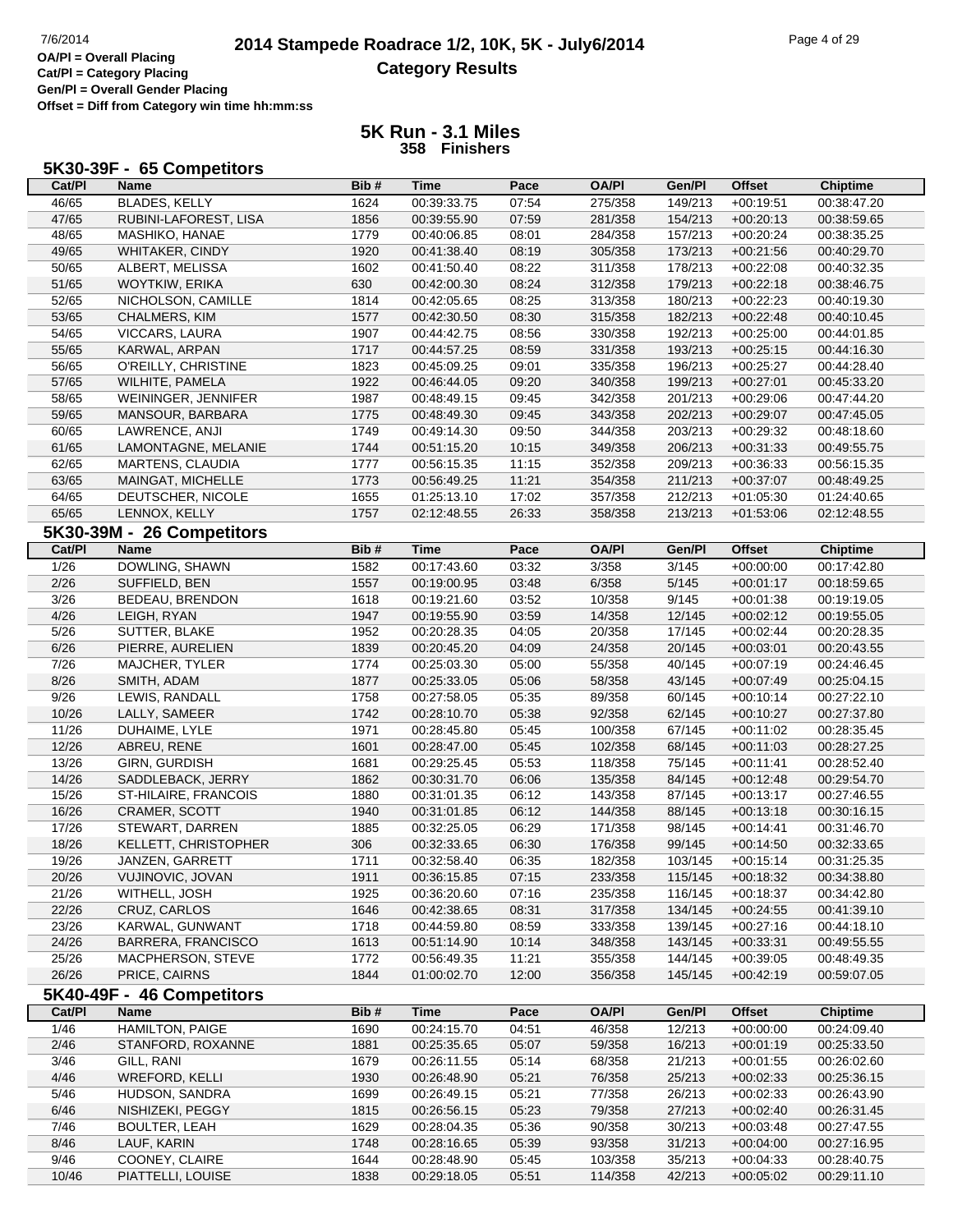$\mathsf{r}$ 

# **2014 Stampede Roadrace 1/2, 10K, 5K - July6/2014** Page 5 of 29 Page 5 of 29 **Category Results**

**Cat/Pl = Category Placing Gen/Pl = Overall Gender Placing Offset = Diff from Category win time hh:mm:ss**

| 5K40-49F - 46 Competitors |
|---------------------------|
|---------------------------|

| Cat/PI         | Name                      | Bib# | Time        | Pace  | <b>OA/PI</b> | Gen/Pl  | <b>Offset</b> | <b>Chiptime</b> |
|----------------|---------------------------|------|-------------|-------|--------------|---------|---------------|-----------------|
| 11/46          | BAUER, BARBARA            | 1615 | 00:30:33.55 | 06:06 | 136/358      | 52/213  | $+00:06:17$   | 00:30:22.00     |
| 12/46          | ANHORN, KATHIE            | 1979 | 00:31:15.20 | 06:15 | 149/358      | 58/213  | $+00:06:59$   | 00:29:55.70     |
| 13/46          | MACDONALD, PAMELA         | 1767 | 00:31:21.20 | 06:16 | 152/358      | 60/213  | $+00:07:05$   | 00:31:09.05     |
| 14/46          | LAMACRAFT, JULIE          | 1743 | 00:31:23.35 | 06:16 | 153/358      | 61/213  | $+00:07:07$   | 00:31:11.00     |
| 15/46          | SCHROEDER, KIM            |      |             |       |              |         |               |                 |
|                |                           | 1576 | 00:31:31.45 | 06:18 | 157/358      | 62/213  | $+00:07:15$   | 00:30:30.40     |
| 16/46          | JEANSON, NATASHIA         | 1713 | 00:33:12.40 | 06:38 | 187/358      | 84/213  | $+00:08:56$   | 00:32:04.05     |
| 17/46          | MOUCK, ANNE               | 1799 | 00:33:19.70 | 06:39 | 188/358      | 85/213  | $+00:09:04$   | 00:32:51.85     |
| 18/46          | <b>BLUMHAGEN, CINDY</b>   | 1626 | 00:33:20.45 | 06:40 | 189/358      | 86/213  | $+00:09:04$   | 00:33:06.90     |
| 19/46          | HSIEH, JEAN               | 1698 | 00:33:30.00 | 06:42 | 193/358      | 89/213  | $+00:09:14$   | 00:32:41.85     |
| 20/46          | <b>BROOKS, SUSAN</b>      | 1633 | 00:33:35.25 | 06:43 | 195/358      | 90/213  | $+00:09:19$   | 00:33:10.85     |
| 21/46          | STEWARD, LIANNE           | 1966 | 00:33:48.25 | 06:45 | 200/358      | 94/213  | $+00:09:32$   | 00:32:42.75     |
| 22/46          | MOORE, WENDI              | 1865 | 00:34:18.60 | 06:51 | 203/358      | 96/213  | $+00:10:02$   | 00:33:44.50     |
| 23/46          | <b>BRAKE, HEATHER</b>     | 60   | 00:34:39.40 | 06:55 | 206/358      | 99/213  | $+00:10:23$   | 00:33:51.50     |
| 24/46          | WHITE, VANESSA            | 1921 | 00:34:40.95 | 06:56 | 207/358      | 100/213 | $+00:10:25$   | 00:34:11.50     |
| 25/46          | LEIVA, ERINA              | 1755 | 00:34:52.25 | 06:58 | 212/358      | 102/213 | $+00:10:36$   | 00:33:39.30     |
| 26/46          | OWENS, CLAIRE             | 1825 | 00:36:48.35 | 07:21 | 243/358      | 125/213 | $+00:12:32$   | 00:35:46.15     |
| 27/46          | TELANG, LISA              | 1899 | 00:37:05.35 | 07:25 | 249/358      | 130/213 | $+00:12:49$   | 00:36:04.70     |
| 28/46          | ANDREAS, LANETTE          | 1608 | 00:37:44.05 | 07:32 | 256/358      | 135/213 | $+00:13:28$   | 00:37:06.85     |
| 29/46          | HINKS, SUZANNE            | 1697 | 00:37:45.45 | 07:33 | 257/358      | 136/213 | $+00:13:29$   | 00:36:45.80     |
| 30/46          | HARAPIAK, SHARON          | 1959 | 00:38:10.40 | 07:38 | 259/358      | 138/213 | $+00:13:54$   | 00:37:16.40     |
| 31/46          | <b>OCCLESTON, PATTI</b>   | 1953 | 00:38:13.25 | 07:38 | 260/358      | 139/213 | $+00:13:57$   | 00:37:19.85     |
| 32/46          | GYSLER, KAREN             | 1958 | 00:38:25.60 | 07:41 | 266/358      | 143/213 | $+00:14:09$   | 00:37:31.60     |
| 33/46          | TALDORF, KRISTA           | 1897 | 00:39:48.35 | 07:57 | 279/358      | 152/213 | $+00:15:32$   | 00:39:19.65     |
| 34/46          | SMITH, NATASHA            | 1951 | 00:39:51.90 | 07:58 | 280/358      | 153/213 | $+00:15:36$   | 00:38:23.75     |
|                |                           |      |             |       |              |         |               |                 |
| 35/46          | SIUDY, TRACY              | 1874 | 00:40:05.10 | 08:01 | 283/358      | 156/213 | $+00:15:49$   | 00:39:30.95     |
| 36/46          | MORIN, DENISE             | 413  | 00:40:31.85 | 08:06 | 290/358      | 162/213 | $+00:16:16$   | 00:40:19.15     |
| 37/46          | ANDRADE, MARIA            | 1607 | 00:40:46.05 | 08:09 | 292/358      | 163/213 | $+00:16:30$   | 00:40:11.30     |
| 38/46          | HENRY, MARLENE            | 1691 | 00:41:07.75 | 08:13 | 299/358      | 168/213 | $+00:16:52$   | 00:40:35.65     |
| 39/46          | JAMES, DEBRA              | 1709 | 00:41:17.30 | 08:15 | 300/358      | 169/213 | $+00:17:01$   | 00:40:08.90     |
| 40/46          | RANTA, GALE               | 1850 | 00:41:45.25 | 08:21 | 306/358      | 174/213 | $+00:17:29$   | 00:41:22.45     |
| 41/46          | EXLEY, GILLIAN            | 1670 | 00:42:34.20 | 08:30 | 316/358      | 183/213 | $+00:18:18$   | 00:41:32.50     |
| 42/46          | KILDARE, CAROLYN          | 1724 | 00:42:59.70 | 08:35 | 320/358      | 185/213 | $+00:18:44$   | 00:42:11.65     |
| 43/46          | SURTEES, LORI             | 1988 | 00:43:06.50 | 08:37 | 321/358      | 186/213 | $+00:18:50$   | 00:42:03.70     |
| 44/46          | LUND, JANET               | 1765 | 00:44:14.15 | 08:50 | 327/358      | 191/213 | $+00:19:58$   | 00:43:25.35     |
| 45/46          | BAPTISTE, CANDACE         | 1917 | 00:49:35.70 | 09:55 | 346/358      | 205/213 | $+00:25:20$   | 00:47:31.15     |
| 46/46          | MALCZEWSKI, DAWN          | 1948 | 00:53:30.40 | 10:42 | 350/358      | 207/213 | $+00:29:14$   | 00:52:43.35     |
|                | 5K40-49M - 32 Competitors |      |             |       |              |         |               |                 |
| Cat/PI         | Name                      | Bib# | Time        | Pace  | <b>OA/PI</b> | Gen/Pl  | Offset        | <b>Chiptime</b> |
| 1/32           | BOURGEAULT, PAUL          | 1630 | 00:19:06.65 | 03:49 | 7/358        | 6/145   | $+00:00:00$   | 00:19:05.85     |
| 2/32           | MOORE, ADRIAN             | 1791 | 00:19:12.25 | 03:50 | 8/358        | 7/145   | $+00:00:05$   | 00:19:10.00     |
| $\frac{3}{32}$ | PAQUET, MARC              | 1866 | 00:21:03.95 | 04:12 | 26/358       | 21/145  | $+00.01.57$   | 00:20:58.80     |
| 4/32           | PEXMAN, DAVE              | 1936 | 00:21:20.85 | 04:16 | 30/358       | 23/145  | $+00:02:14$   | 00:21:17.90     |
| 5/32           | <b>MERCER, TROY</b>       | 1785 | 00:21:28.85 | 04:17 | 31/358       | 24/145  | $+00:02:22$   | 00:21:26.90     |
| 6/32           | <b>BARR, MICHAEL</b>      | 1970 | 00:21:30.55 | 04:18 | 32/358       | 25/145  | $+00:02:23$   | 00:21:24.50     |
| $7/32$         | CABALLERO, AGUSTIN        | 1637 | 00:21:43.40 | 04:20 | 35/358       | 26/145  | $+00:02:36$   | 00:21:39.95     |
| 8/32           | KOWALCHUK, NOLAN          | 1737 | 00:22:53.65 | 04:34 | 38/358       |         | $+00:03:47$   | 00:22:51.95     |
|                |                           |      |             |       |              | 28/145  |               |                 |
| 9/32           | MOORE, NICK               | 1793 | 00:22:59.45 | 04:35 | 40/358       | 29/145  | $+00:03:52$   | 00:22:48.00     |
| 10/32          | <b>BOGAART, WILL</b>      | 1627 | 00:23:20.45 | 04:40 | 41/358       | 30/145  | $+00:04:13$   | 00:23:10.10     |
| 11/32          | MACPHEE, DAN              | 1771 | 00:26:59.70 | 05:23 | 80/358       | 53/145  | $+00:07:53$   | 00:26:33.85     |
| 12/32          | SANCHEZ, JORGE            | 1892 | 00:28:21.25 | 05:40 | 94/358       | 63/145  | $+00:09:14$   | 00:28:06.80     |
| 13/32          | ANABO, MAX                | 1603 | 00:28:22.40 | 05:40 | 95/358       | 64/145  | $+00:09:15$   | 00:27:26.95     |
| 14/32          | <b>BEST, PETER</b>        | 1620 | 00:29:20.00 | 05:52 | 115/358      | 73/145  | $+00:10:13$   | 00:28:02.05     |
| 15/32          | <b>ROSS, MARK</b>         | 1855 | 00:29:33.10 | 05:54 | 121/358      | 77/145  | $+00:10:26$   | 00:29:08.95     |
| 16/32          | <b>SURTEES, RICHARD</b>   | 1989 | 00:29:45.65 | 05:57 | 123/358      | 78/145  | $+00:10:39$   | 00:28:42.00     |
| 17/32          | MORRISON, TOM             | 1798 | 00:30:24.80 | 06:04 | 130/358      | 81/145  | $+00:11:18$   | 00:29:02.00     |
| 18/32          | ANHORN, JODI              | 1978 | 00:31:03.55 | 06:12 | 146/358      | 90/145  | $+00:11:56$   | 00:29:43.30     |
| 19/32          | <b>KEEN, KEVIN</b>        | 1719 | 00:31:06.35 | 06:13 | 147/358      | 91/145  | $+00:11:59$   | 00:30:40.20     |
| 20/32          | STEWART, FRASER           | 1938 | 00:32:35.90 | 06:31 | 177/358      | 100/145 | $+00:13:29$   | 00:32:10.65     |
| 21/32          | HOHMANN, CHRISTIAN        | 1867 | 00:32:54.10 | 06:34 | 180/358      | 102/145 | $+00:13:47$   | 00:31:50.80     |
| 22/32          | YOSHIMURA, WESTON         | 1932 | 00:33:32.80 | 06:42 | 194/358      | 105/145 | $+00:14:26$   | 00:32:23.90     |
|                | <b>BUCHAN, CALUM</b>      | 1983 | 00:33:48.20 | 06:45 | 199/358      | 106/145 | $+00:14:41$   | 00:32:42.05     |
| 23/32          |                           |      |             |       |              |         |               |                 |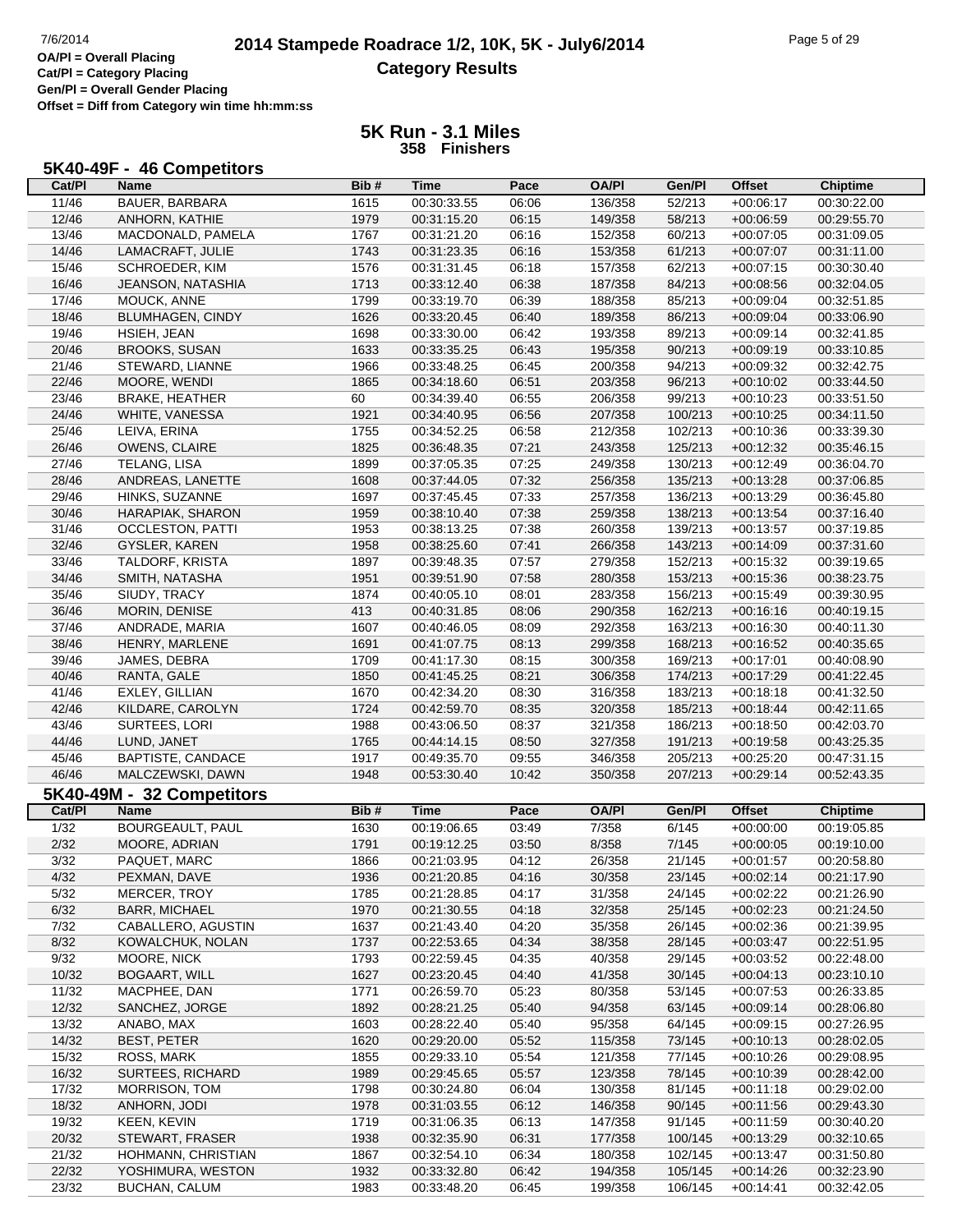## **2014 Stampede Roadrace 1/2, 10K, 5K - July6/2014** 7/6/2014 Page 6 of 29 **Category Results**

**Cat/Pl = Category Placing Gen/Pl = Overall Gender Placing Offset = Diff from Category win time hh:mm:ss**

|                | 5K40-49M - 32 Competitors        |              |                            |                |                    |                    |                            |                            |
|----------------|----------------------------------|--------------|----------------------------|----------------|--------------------|--------------------|----------------------------|----------------------------|
| Cat/PI         | <b>Name</b>                      | Bib#         | Time                       | Pace           | <b>OA/PI</b>       | Gen/Pl             | <b>Offset</b>              | <b>Chiptime</b>            |
| 24/32          | LEE, JAE BUM                     | 1754         | 00:33:56.30                | 06:47          | 201/358            | 107/145            | $+00:14:49$                | 00:32:43.00                |
| 25/32          | HEWITT, TED                      | 1694         | 00:34:49.30                | 06:57          | 211/358            | 110/145            | $+00:15:42$                | 00:34:02.05                |
| 26/32          | LAWRENCE, ALLAN                  | 1985         | 00:34:57.50                | 06:59          | 217/358            | 111/145            | $+00:15:50$                | 00:34:03.50                |
| 27/32          | DOWELL, JON                      | 1658         | 00:36:35.15                | 07:19          | 239/358            | 118/145            | $+00:17:28$                | 00:35:56.15                |
| 28/32          | <b>BLADES, BRIAN</b>             | 1623         | 00:39:32.85                | 07:54          | 274/358            | 126/145            | $+00:20:26$                | 00:38:47.05                |
| 29/32          | YEE, BRIAN                       | 1976         | 00:39:35.30                | 07:55          | 276/358            | 127/145            | $+00:20:28$                | 00:38:10.35                |
| 30/32          | LEIVA, MAURICIO                  | 1756         | 00:40:34.25                | 08:06          | 291/358            | 129/145            | $+00:21:27$                | 00:39:21.60                |
| 31/32          | LITOSKI, DERYCK                  | 1759         | 00:40:54.35                | 08:10          | 296/358            | 130/145            | $+00:21:47$                | 00:37:51.75                |
| 32/32          | WOLFE, GLENN                     | 1927         | 00:41:18.45                | 08:15          | 301/358            | 132/145            | $+00:22:11$                | 00:36:59.65                |
|                | 5K50-59F - 29 Competitors        |              |                            |                |                    |                    |                            |                            |
| Cat/PI         | <b>Name</b>                      | Bib#         | <b>Time</b>                | Pace           | <b>OA/PI</b>       | Gen/Pl             | <b>Offset</b>              | <b>Chiptime</b>            |
| 1/29           | <b>DIXON, DONNA</b>              | 1656         | 00:21:33.20                | 04:18          | 33/358             | 8/213              | $+00:00:00$                | 00:21:31.75                |
| 2/29           | YELLIN, MICHELLE                 | 1931         | 00:29:02.35                | 05:48          | 110/358            | 38/213             | $+00:07:29$                | 00:28:57.70                |
| 3/29           | SUDEYKO, DONNA                   | 1893         | 00:29:05.05                | 05:49          | 111/358            | 39/213             | $+00:07:31$                | 00:28:44.45                |
| 4/29           | VOGELI, BONNIE                   | 1910         | 00:30:25.05                | 06:05          | 131/358            | 50/213             | $+00:08:51$                | 00:30:14.00                |
| 5/29           | KOSIK, WILMA                     | 1735         | 00:30:40.15                | 06:08          | 139/358            | 53/213             | $+00:09:06$                | 00:30:22.40                |
| 6/29           | MOYNIHAN, COLLEEN                | 1801         | 00:30:46.25                | 06:09          | 140/358            | 54/213             | $+00:09:13$                | 00:30:05.45                |
| 7/29           | TREVOR, LAURIE                   | 1904         | 00:31:45.50                | 06:21          | 160/358            | 64/213             | $+00:10:12$                | 00:31:19.25                |
| 8/29           | TALDORF, SYLVIA                  | 1898         | 00:32:05.75                | 06:25          | 165/358            | 68/213             | $+00:10:32$                | 00:31:36.60                |
| 9/29           | KIRKER, ANNE                     | 1729         | 00:32:09.70                | 06:25          | 166/358            | 69/213             | $+00:10:36$                | 00:31:54.65                |
| 10/29          | STONE ROSS, JANETTE              | 1891         | 00:32:26.60                | 06:29          | 172/358            | 74/213             | $+00:10:53$                | 00:31:44.85                |
| 11/29          | THOMSON, ALLAN                   | 789          | 00:33:21.40                | 06:40          | 190/358            | 104/145            | $+00:11:48$                | 00:31:52.20                |
| 12/29          | WALKER, SUZY                     | 1913         | 00:33:35.35                | 06:43          | 196/358            | 91/213             | $+00:12:02$                | 00:33:19.20                |
| 13/29          | SZABO, BARBARA-ANNE              | 1895         | 00:35:38.30                | 07:07          | 226/358            | 113/213            | $+00:14:05$                | 00:34:09.45                |
| 14/29          | EWART, EDWINA                    | 1669         | 00:36:06.45                | 07:13          | 232/358            | 118/213            | $+00:14:33$                | 00:35:32.75                |
| 15/29          | LAROCHELLE, MARIE                | 1747         | 00:36:28.00                | 07:17          | 237/358            | 121/213            | $+00:14:54$                | 00:35:37.30                |
| 16/29          | OWENS, JENNIFER                  | 1826         | 00:36:47.15                | 07:21          | 242/358            | 124/213            | $+00:15:13$                | 00:35:44.45                |
| 17/29<br>18/29 | FITZOWICH, KATHRYN               | 1943         | 00:36:49.45                | 07:21          | 245/358            | 127/213            | $+00:15:16$                | 00:35:57.90                |
| 19/29          | KNIVE, MARJ<br>POLLACK, PATRICIA | 1733<br>1967 | 00:36:52.25<br>00:37:21.25 | 07:22<br>07:28 | 247/358<br>251/358 | 128/213<br>132/213 | $+00:15:19$<br>$+00:15:48$ | 00:35:23.35<br>00:36:38.95 |
| 20/29          | WAUGH, PAM                       | 1565         | 00:37:21.45                | 07:28          | 252/358            | 133/213            | $+00:15:48$                | 00:36:38.10                |
| 21/29          | JAEGER, SANDY                    | 1960         | 00:37:38.20                | 07:31          | 255/358            | 134/213            | $+00:16:05$                | 00:36:36.10                |
| 22/29          | THIESSEN, JAN                    | 1902         | 00:39:56.50                | 07:59          | 282/358            | 155/213            | $+00:18:23$                | 00:39:04.60                |
| 23/29          | <b>GRANT, MICHELE</b>            | 1684         | 00:40:54.00                | 08:10          | 294/358            | 165/213            | $+00:19:20$                | 00:40:20.85                |
| 24/29          | WATERS, ELIZABETH                | 1916         | 00:40:54.05                | 08:10          | 295/358            | 166/213            | $+00:19:20$                | 00:40:20.10                |
| 25/29          | SUKILOVIC, ROSEMARY              | 1894         | 00:42:38.70                | 08:31          | 318/358            | 184/213            | $+00:21:05$                | 00:41:38.25                |
| 26/29          | JAMAL, ANAR                      | 1708         | 00:43:13.85                | 08:38          | 322/358            | 187/213            | $+00:21:40$                | 00:42:24.60                |
| 27/29          | KING, CORINNE                    | 1725         | 00:44:58.25                | 08:59          | 332/358            | 194/213            | $+00:23:25$                | 00:43:44.20                |
| 28/29          | NOTTINGHAM, CHANTAL              | 1816         | 00:46:11.55                | 09:14          | 338/358            | 198/213            | $+00:24:38$                | 00:44:54.50                |
| 29/29          | SNELL, GWENDOLYN                 | 1878         | 00:48:25.75                | 09:41          | 341/358            | 200/213            | $+00:26:52$                | 00:47:24.70                |
|                | 5K50-59M - 21 Competitors        |              |                            |                |                    |                    |                            |                            |
| Cat/PI         | Name                             | Bib#         | <b>Time</b>                | Pace           | <b>OA/PI</b>       | Gen/Pl             | <b>Offset</b>              | <b>Chiptime</b>            |
| 1/21           | EVANS, DOUGLAS                   | 1668         | 00:19:16.25                | 03:51          | 9/358              | 8/145              | $+00:00:00$                | 00:19:15.00                |
| 2/21           | PLAYFAIR, STACY                  | 1843         | 00:20:33.95                | 04:06          | 21/358             | 18/145             | $+00:01:17$                | 00:20:30.90                |
| 3/21           | CONEYBEARE, STEPHEN              | 1642         | 00:22:42.55                | 04:32          | 37/358             | 27/145             | $+00:03:26$                | 00:22:35.80                |
| 4/21           | DALY, LORNE                      | 1650         | 00:23:26.65                | 04:41          | 43/358             | 32/145             | $+00:04:10$                | 00:23:24.60                |
| 5/21           | MARBLE, BOB                      | 1776         | 00:26:49.75                | 05:21          | 78/358             | 52/145             | $+00:07:33$                | 00:26:44.10                |
| 6/21           | ELLIOTT, ALBERT                  | 1667         | 00:27:30.65                | 05:30          | 85/358             | 56/145             | $+00:08:14$                | 00:27:15.60                |
| $7/21$         | HILDEBRANDT, DALE                | 1696         | 00:27:33.75                | 05:30          | 86/358             | 57/145             | $+00:08:17$                | 00:26:59.25                |
| 8/21           | CONSTANTINE, DALE                | 1643         | 00:28:09.90                | 05:37          | 91/358             | 61/145             | $+00:08:53$                | 00:27:12.60                |
| 9/21           | PLATTEN, DALE                    | 1842         | 00:28:57.15                | 05:47          | 109/358            | 72/145             | $+00:09:40$                | 00:28:50.55                |
| 10/21          | JAMAL, AL                        | 1706         | 00:29:20.00                | 05:52          | 116/358            | 74/145             | $+00:10:03$                | 00:29:09.85                |
| 11/21          | PISKKO, CARSEN                   | 1841         | 00:30:27.85                | 06:05          | 133/358            | 83/145             | $+00:11:11$                | 00:30:20.20                |
| 12/21          | <b>KEELING, JAMES</b>            | 1559         | 00:32:37.70                | 06:31          | 178/358            | 101/145            | $+00:13:21$                | 00:31:16.35                |
| 13/21          | RUDY, BLAIR                      | 1998         | 00:34:47.40                | 06:57          | 209/358            | 108/145            | $+00:15:31$                | 00:33:47.05                |
| 14/21          | ANTHONY, JEFF                    | 1609         | 00:36:03.05                | 07:12          | 231/358            | 114/145            | $+00:16:46$                | 00:34:51.55                |
| 15/21          | LEAH, JARET                      | 1752         | 00:36:49.45                | 07:21          | 246/358            | 119/145            | $+00:17:33$                | 00:36:33.55                |
| 16/21          | WAUGH, MICHAEL                   | 1449         | 00:37:21.55                | 07:28          | 253/358            | 120/145            | $+00:18:05$                | 00:36:38.55                |
| 17/21          | NEMETH, MARK                     | 1806         | 00:40:55.95                | 08:11          | 297/358            | 131/145            | $+00:21:39$                | 00:39:55.90                |
| 18/21          | DENKLER, MARK                    | 1654         | 00:43:55.35                | 08:47          | 323/358            | 136/145            | $+00:24:39$                | 00:40:31.90                |